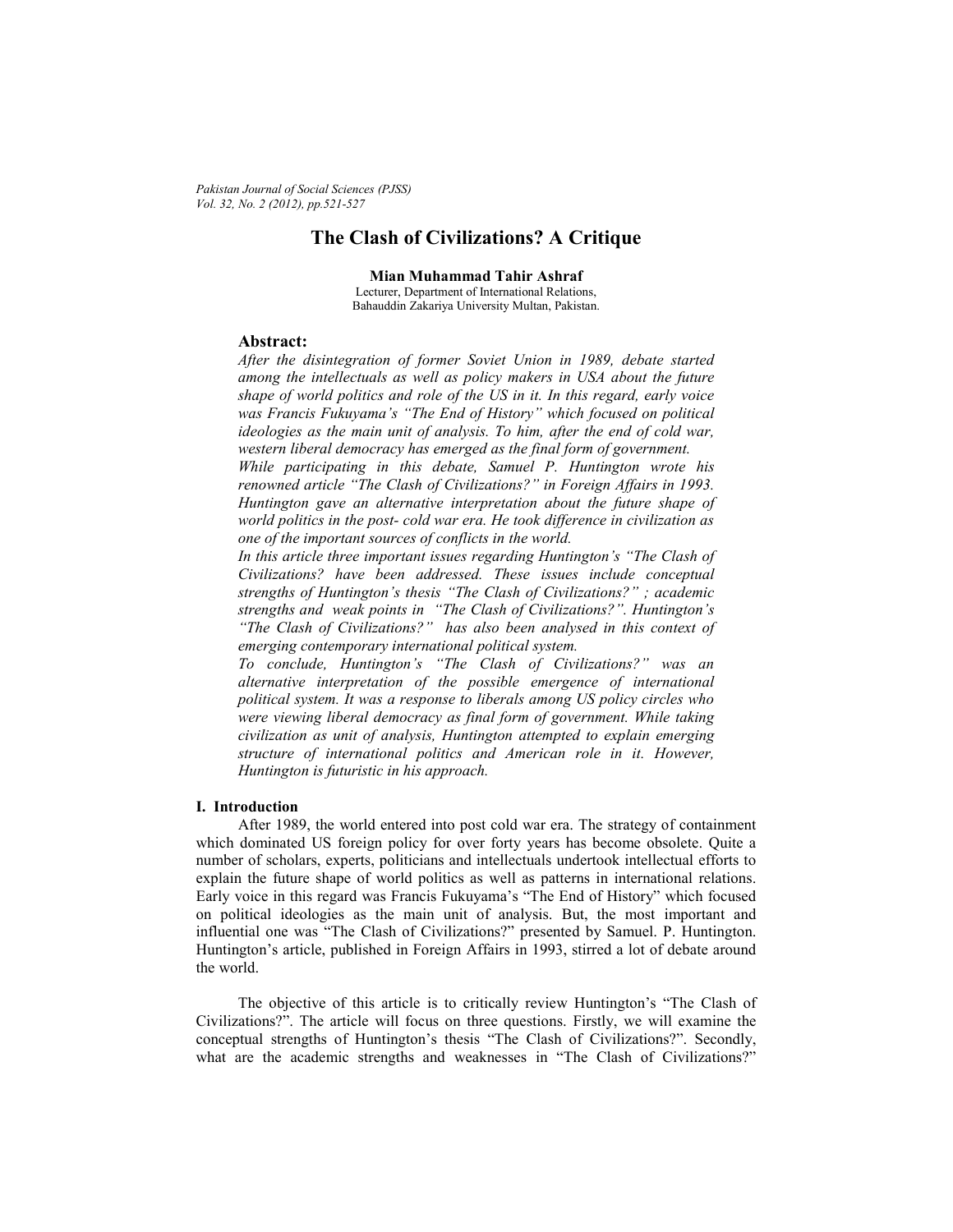# 522 *Pakistan Journal of Social Sciences Vol. 32, No. 2*

Thirdly, does "the Clash of Civilizations?" fulfill the realities of contemporary international political system?

# **II. Conceptualization of the Clash of Civilizations**

 The cold war divided the world into the first, second and third world. These divisions are no more relevant. It is more meaningful to divide the world on the basis of culture and civilization instead of making groups of countries in terms of ideological or economic systems. According to Huntington, civilization is the highest cultural grouping of people and the broadest level of cultural identity which distinguishes humans from others species. It is identified by common objective elements such as language, history, religion, customs, institution as well as subjective element such as self-identification of people( Huntington,1993). While identifying Western, Confucian, Japanese, Islamic, Hindu, Slavic-Orthodox, Latin American and African civilizations as major civilizations, Huntington has foreseen the future course of world politics dominated by conflicts between these civilizations along the cultural fault-lines.

 Huntington has enumerated following factors as causes of the clash of civilizations. First, differences among civilizations are basic because civilizations are differentiated from each other by history, language, culture, tradition and religion. Second, the world is becoming a smaller place. Due to increasing interactions between people of various civilizations, civilizations consciousness is being intensified. Third, processes of economic modernization and social change are separating people from their local identities. Fourth, the dual role of the west has enhanced the growth of civilization consciousness. On the one hand, the west is at a peak of power. At the similar time, perhaps as a reaction to it, attraction towards its roots is increasing among non-western civilizations. Fifth, cultural differences are less compromised and resolved than political and economic ones. Lastly, growing economic regionalism has two fold impacts. On the one hand, successful economic regionalism will enhance civilization – consciousness while on the other hand economic regionalism may succeed only when it has its foundation in common civilization.

 Huntington predicts that in future the West will have a conflict with Islam. While quoting an Indian Muslim author, M.J. Akbar's Observation, he states that the west's "next confrontation" is definitely going to come from the Muslim world. It is in the sweep of the Islamic nations from *Maghrib* to Pakistan that the struggles for a new world order will begin(Huntington,1993).

 States belonging to one civilization, when involve in war with people from different civilizations, try to gather up support from other members of their own civilization on the basis of civilization commonality, what H.D.S. Greenway has termed the "kin-country" syndrome. To Huntington, this "kin-country syndrome is replacing political ideology and traditional balance of power as the basis for cooperation and Coalitions( Huntington,1993). He has presented Gulf war, Armenian- Azerbaijan conflict and fighting in former Yugoslavia as examples of "kin-country" syndrome.

 According to Huntington, non-western countries including Latin American, East European, Orthodox countries of the former Soviet Union, Muslim, Confucian, Hindu and Buddhist Societies do not want to join the west due to cultural differences. However, intensity may vary from East European countries to Buddhist societies. These non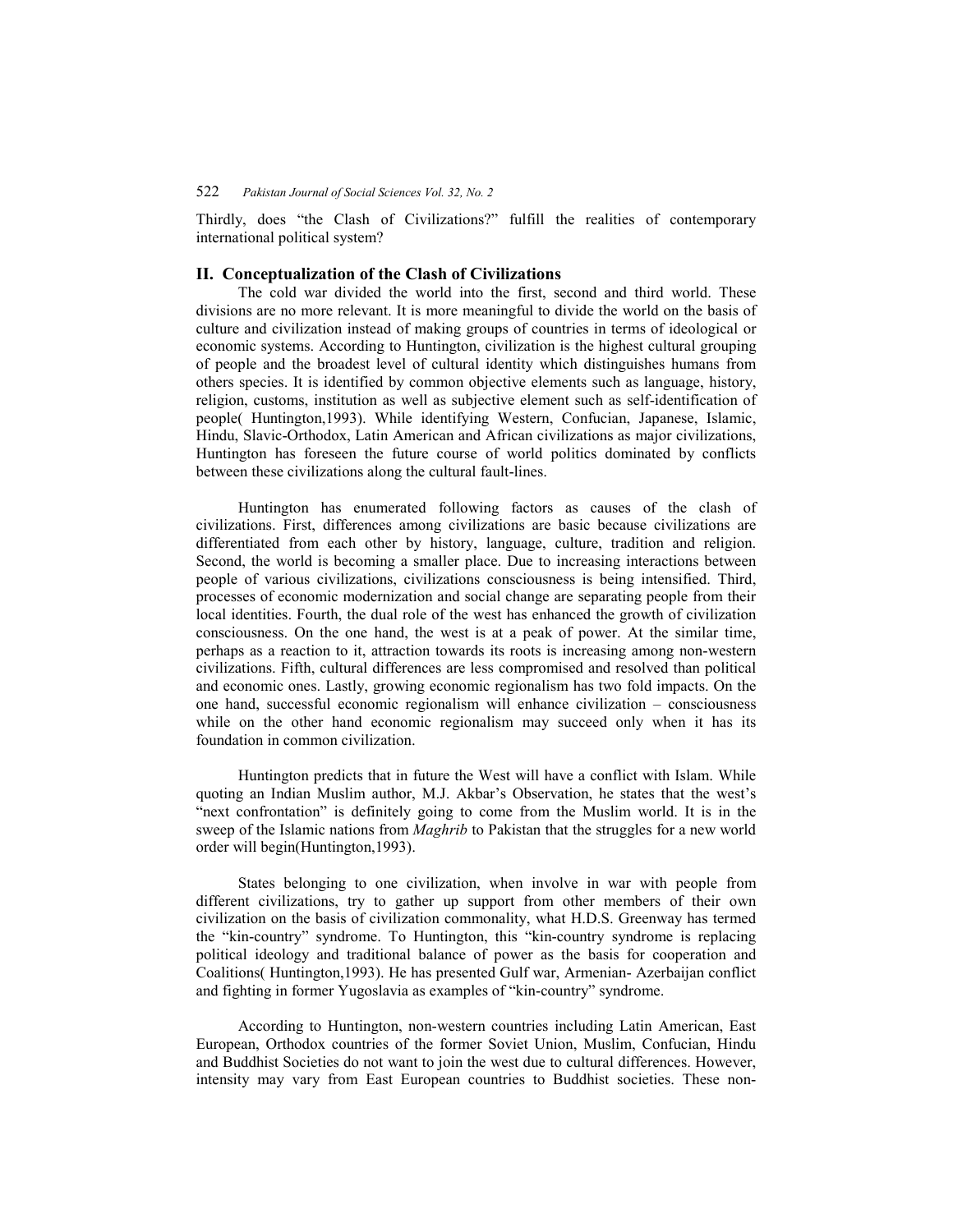western countries want to compete the west by promoting their internal development and by cooperating with other non-western countries. The most prominent form of this cooperation is the Confucian- Islamic connection that has emerged to challenge western interests, values and Power(Huntington,1993).

 Huntington's "the clash of civilizations?" provides implications for the west. As a short term advantage it emphasizes upon the west to promote greater cooperation within its own civilization particularly between its North American and European segments so that escalation of local inter-civilization conflict into major inter-civilization war could be prevented.

 In the long term, some other measures have been recommended for western policy. Non-western civilizations have attempted to become modern without becoming western. These civilizations will continue this posture by acquiring the wealth, technology, skills, machines and weapons that are part of modernity. However, they will attempt to reconcile this modernity with their traditional values and culture. Therefore, their economic as well as military power will increase. Hence, the west will have to accommodate these non western modern civilizations. However, the west will have to maintain its economic and military power necessary to protect its interests.

#### **III. Academic Weak Points**

 "The Clash of Civilizations" has it weakness in three methodological dimensions, discipline, approach and correlative propositions. Discipline-wise, "The Clash of Civilizations" delineates a confusional mode of analysis(Sajjadpour,1995). A reader remains in a permanent state of confusion because of two reasons. First, Huntington refrains from clearly drawing his choice of discipline in the article. Second, he borrows concepts form different disciplines and fits his conclusion. The concept of civilization is vividly borrowed from Anthropology, identity from Social Psychology, and conflict form Political Science.

 Approach-wise, the article has two weaknesses. The first one is confusion in dealing with realist theory of international relations. Huntington's aim is to produce a piece of international politics but he is inconsistent with the realist approach when he deals with world power politics. However, he does not stay in this line of thought when he identifies civilizational affinity as the base for alliances rather than national interest.

 The second deficiency with respect to approach in Huntington's article relates to the unmanageability to its unit of analysis. Civilization as a unit of analysis is a big entity. Here two conceptual difficulties need to be mentioned. The first one is the definition of civilization. Huntington is not successful in defining civilization with universal application. The second conceptual deficiency in the definition of civilization can be identified with the locational element of civilization. Geographical boundaries are so significant in his definition that it may not be applicable to the Islamic civilization because it is not boundary limited due to the nature of Islam as a universal religion. Muslim communities in western countries are growing. Do they belong to the western civilization or the Islamic one?

 The third methodological weak point needs to be examined the correlative propositions. The key point in his analysis is that the future conflicts are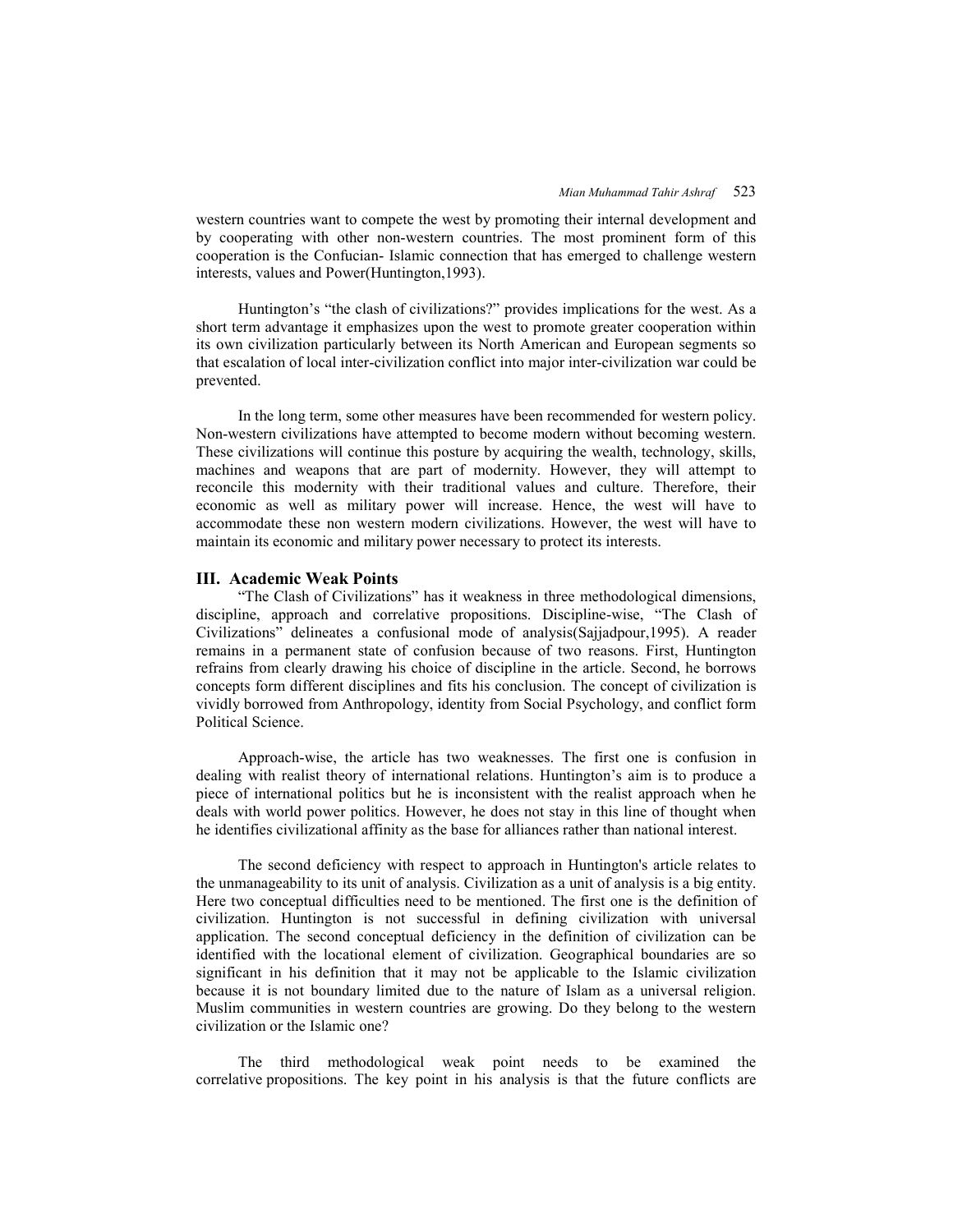# 524 *Pakistan Journal of Social Sciences Vol. 32, No. 2*

keenly correlated with civilizational differences. Thus, correlation is drawn from the case studies: Bosnia, the Persian Gulf and Nagorno–Karabakh. These cases are different in their locality, nature, the number of players and the background of the conflicts. In each of these case studies natural national interest can be identified as the cause of the conflict. Another weak point in Huntington's article is what Edward W. Said, calls affirmation of the personification of enormous entities called " the west "and "Islam" (Said,1994). Huntington has not explained internal dynamics and plurality of every civilization because the major contest in most modern cultures concerns the definition or interpretation of each culture(Said,1994).

### **"The Clash of Civilizations" and Contemporary International Political System**

 Huntington's article in my view is not in coherence with realities of contemporary politics. Huntington wrote:

"What ultimately counts for people is not political ideology or economic interest. Faith and family, blood and belief, are what people identify with and what they will fight and die for. And that is why the clash of civilizations is replacing the cold war as the Central Phenomenon of global politics, and why a civilizational paradigm provides, better than any alternative, a useful starting point for understanding and copying with the changes going on in the world"(Huntington,1993).

We all know that one of the most striking phenomena in the post –cold war global politics is the economy which has become the dominant factor in shaping international relations. States consider their economies the basic factor in international political system. So, states try their best to grow their economies to play a key role in global politics. How could it be conceived that "what ultimately counts for people is not ……….economic interest?"(Junhui,1995).

 A Chinese Scholar, Jin Junhui has presented his view point in his article "The Clash of civilizations: observations" in these words:

 "In today's world, owning to the different levels of economic developments, the existence of significant distinction between the developed countries and the developing countries is an objective fact. In order to realize their own economic growth, the developing countries have been fighting in their efforts to establish a new world economic order with certain developed countries. So, how could it be arbitrarily asserted that to group countries in terms of their culture and civilization is far more meaningful?"(Junhui,1995).

 Huntington's thesis does not accord with the reality of the present world. The changes are still going on in post-cold war international system. Regional groupings are the preferences of the states. Regional organizations such as European Union, ASEAN, OAU and SAARC are playing an important role in world politics. World is in transitional phase after cold war. There are various factors that may give rise to real conflicts. These factors include territorial disputes, ethnic clashes, racial and religious contradictions, differences between civilizations, hegemony and values. It is not yet the right time to define which single factor or combination of factors has become dominant.

 People must pay attention to the fact that Huntington in his article. "The Clash of civilizations" explicitly offered the following policy proposals: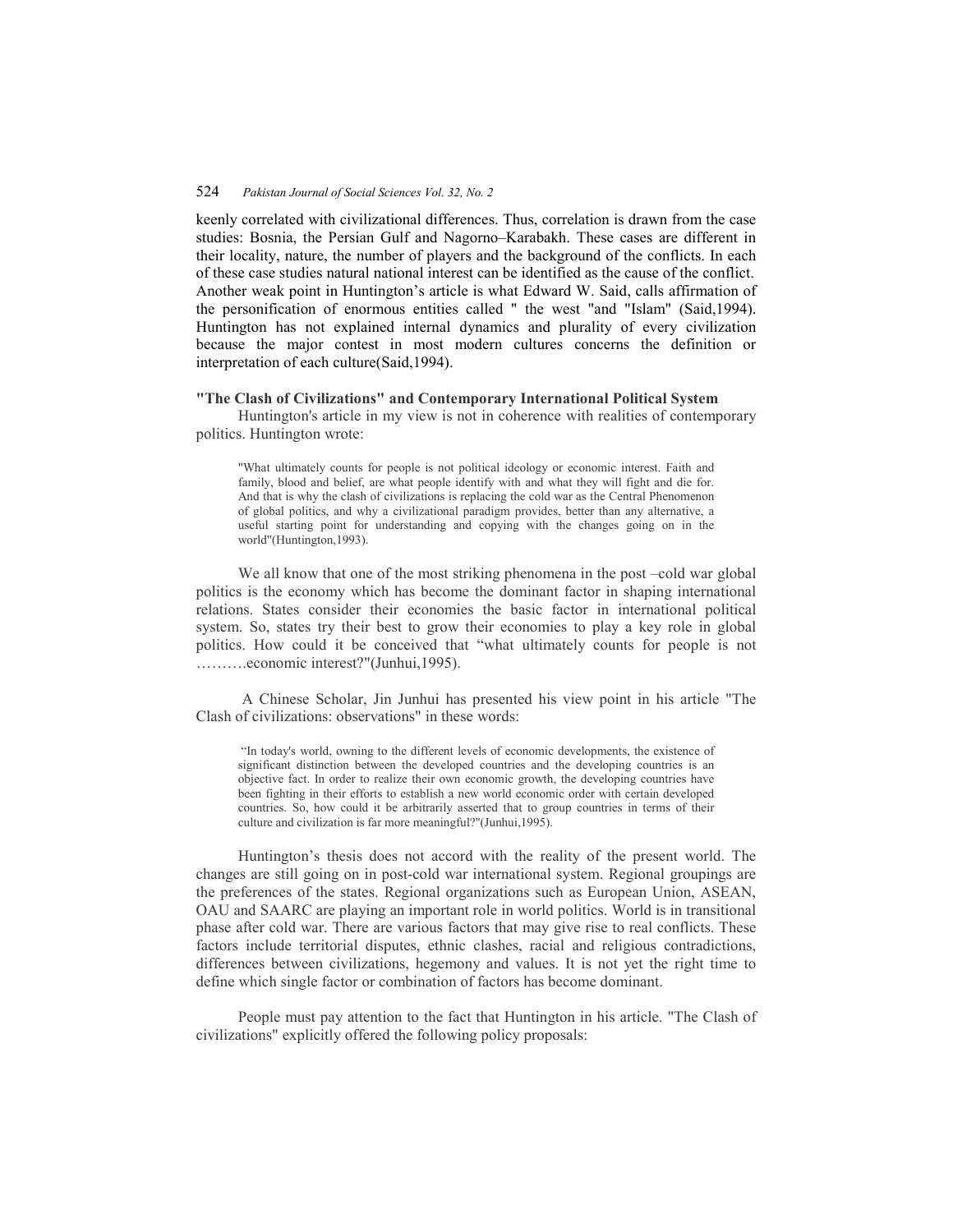#### *Mian Muhammad Tahir Ashraf* 525

"In the short term it is clearly in the interest of the west to promote greater cooperation and unity within its own civilization, particularly between its European and North American components to incorporate societies in Eastern Europe and Latin America whose culture are close to those of the west" to promote and maintain cooperative relations with Russia and Japan, to prevent escalation of local inter-civilization conflicts into major inter-civilization wars, to limit the expansion of the military strength of Confucian and Islamic states, to strengthen international institutions that reflect and legitimate Western interests and values and to promote the involvements of non – western states in those institutions.."(Huntinton,1993).

 From the above quotation, one can easily see that these proposals are nothing but an attempt to create or intensify conflicts in the world with the label of "The Clash of Civilizations" and even to spare no efforts in creating new "cold war" among nations in order to establish and strengthen the dominant position of the western civilization in the whole world.

 It is notable that some observers keep on cogitate the sinister activities of the military industrial complex, with lobbies for the US armaments industry diligently promoting the idea of defending enemies (Hyman,1995). Scholars speculate that "the Clash of civilizations" is written for the U.S lobbies who want to sale US made weapons. They have succeeded in their purpose threatening the world in general and the west in particular against Islamic-Confucian civilizational cooperation.

 Professor Huntington has endeavored to establish connection between Islam and Confucianism as two civilizations. From his point of view, selling of arms to Islamic countries is the reason behind this connection. If it is correct, how the arms relation between the United States and Saudi Arabia and Kuwait could be judged"?(Serajzah, 1995).

 As far as Islamic civilization is concerned, Professor Huntington's view is not correct regarding application of definition of civilization to the whole Islamic world. The East Asian Islamic countries like Indonesia, Malaysia and Brunei; Iran and Arab Countries; Muslims of Central Asian region and Muslims of the sub-continent have grown up in their own historical and cultural beds. Therefore, they have different views on global issues.

 Professor Huntington has laid one sided emphasis on conflicts and contradictions among different civilizations with the neglect of their co existence and blend. Diverse civilizations not only have their contradictions but also have their co-existence and blend. The four great inventions from ancient China, the symbols of Chinese Civilizations have now become the common wealth of the whole human civilizations on a more developed basis. The great masters of the Enlightenment in Europe in the  $17<sup>th</sup> 18<sup>th</sup>$  centuries had more or less learned from Chinese Civilization while the Chinese Civilization including Confucianism, in the process of development, has learned a lot from other civilizations including Islamic civilization(Yuxi,1995).

### **IV. Conclusion**

 Huntington's article "the Clash of Civilizations?" is an attempt to explain future patterns of world politics after the disintegration of Soviet Union and particularly American role in it. It is an explanation about new phase in world politics after the end of cold war. Huntington's article was a response to Francis Fukuyama's thesis of "End of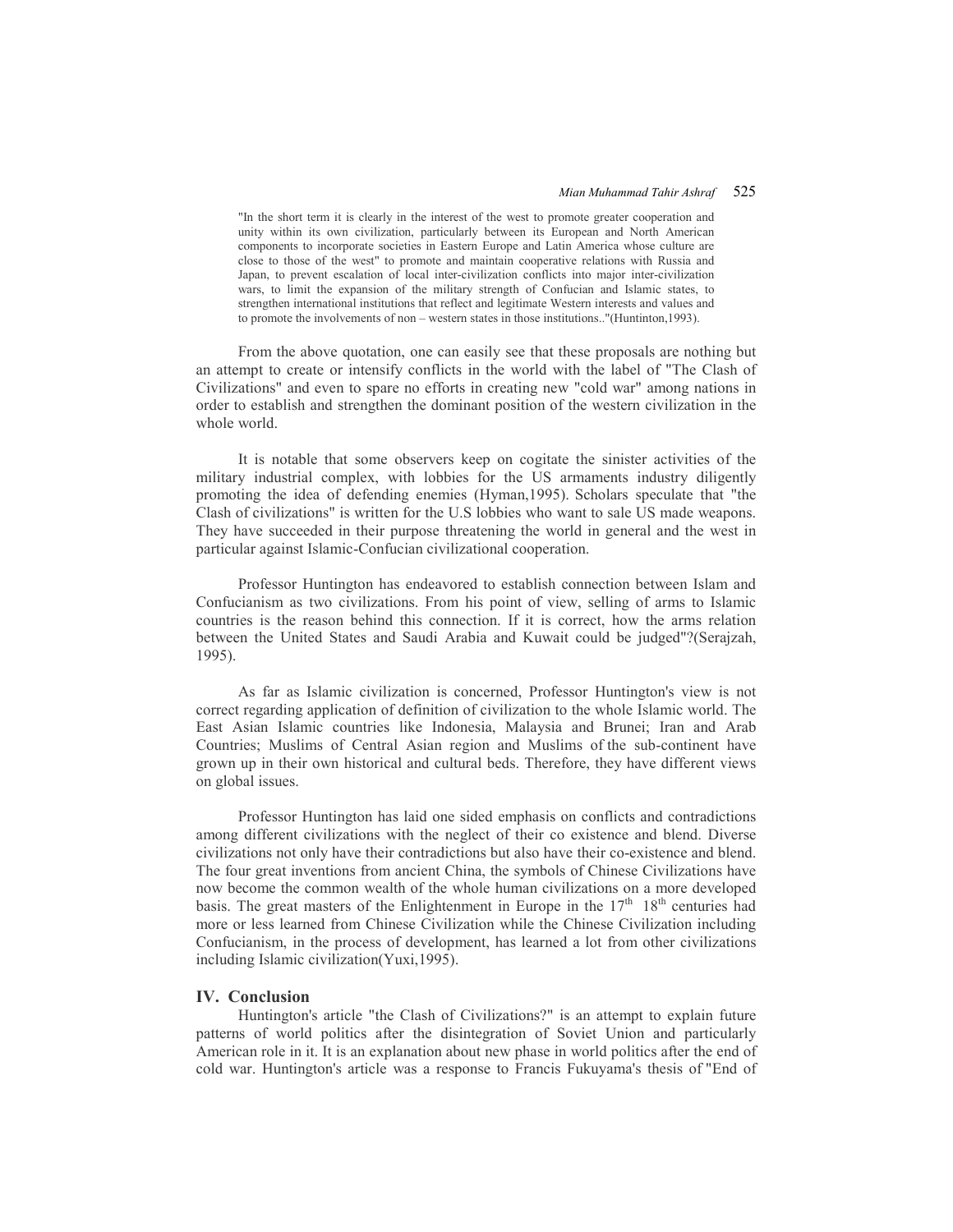# 526 *Pakistan Journal of Social Sciences Vol. 32, No. 2*

History" in which Fukuyama focused on political ideologies as the main unit of analysis and argued that liberal democracy might embody the end point of mankind's ideological evolution and the final form of government.(Fukuyama,1989).While presenting " The Clash of Civilizations?" Huntington gave alternative interpretation in American policy – making ranks for possible future shape of world politics in the post –Cold War era.

 Huntington's thesis on "The Clash of Civilizations?" is bold academic flirtation with the concept called civilization. Presenting civilizations as a unit of analysis, Huntington has attempted to identify the differences in civilization as one of the important sources of the conflicts in the world. In this regard he is futuristic in his approach. Though he relies heavily on an article written by the veteran Orientals Bernard Lewis in 1990, titled as "the Roods of Muslim Rage" yet his argument is visionary (Said, 1994).

 Huntington's article was an academic reply to liberals who after the end of Cold War politics were of the view that western values had become the only remaining ideological alternative for nations in the post –Cold War World. According to Huntington, nation states will remain the most powerful actors in world affairs (Huntington, 1993).

 There are some brilliant points and analyses in Huntington's article. For example, he rightly points out that in the politics of civilizations, the people and governments of non-western civilizations will no longer remain the objects of history as targets of western colonialism but join the west as movers and shapers of history (Huntington, 1993).

 After September 11, 2001, international community has witnessed a lot of debates about Huntington's thesis regarding possible clash between Islam and the West. Muslim world especially has not liked Huntington's thesis that a confrontation is on the horizon between the West and Islam (Mazuri, 2006).

 Though Huntington has presented a notion what he called "civilization identity" yet he has argued for "co-existence of Civilization" when he rightly says that "there will be no universal Civilization, but instead of a world of different civilization, each of which will have to learn to co- exist with others" (Huntington, 1993).

 Now, it is the time for intellectuals both western and Muslims to explain the notions in such a way that harmonious atmosphere could be created in the world. To conclude, it can be stated that dispute some academic weak points, Huntington's article "the Clash of Civilization?" has presented some brilliant points for analyses. His article has started unending debate and attracted surprise amount of attention and reaction.

#### **References**

Fukuyama, Francis (1989). The End of History? *The National Interest*, (Summer): 3-18.

Huntington, Samuel P.(1993).The Clash of Civilizations? *Foreign Affairs,* 72(3): 24-49.

Huntington, Samuel P. (1993). If Not Civilization, what? *Foreign Affairs,* 72(5):191-197.